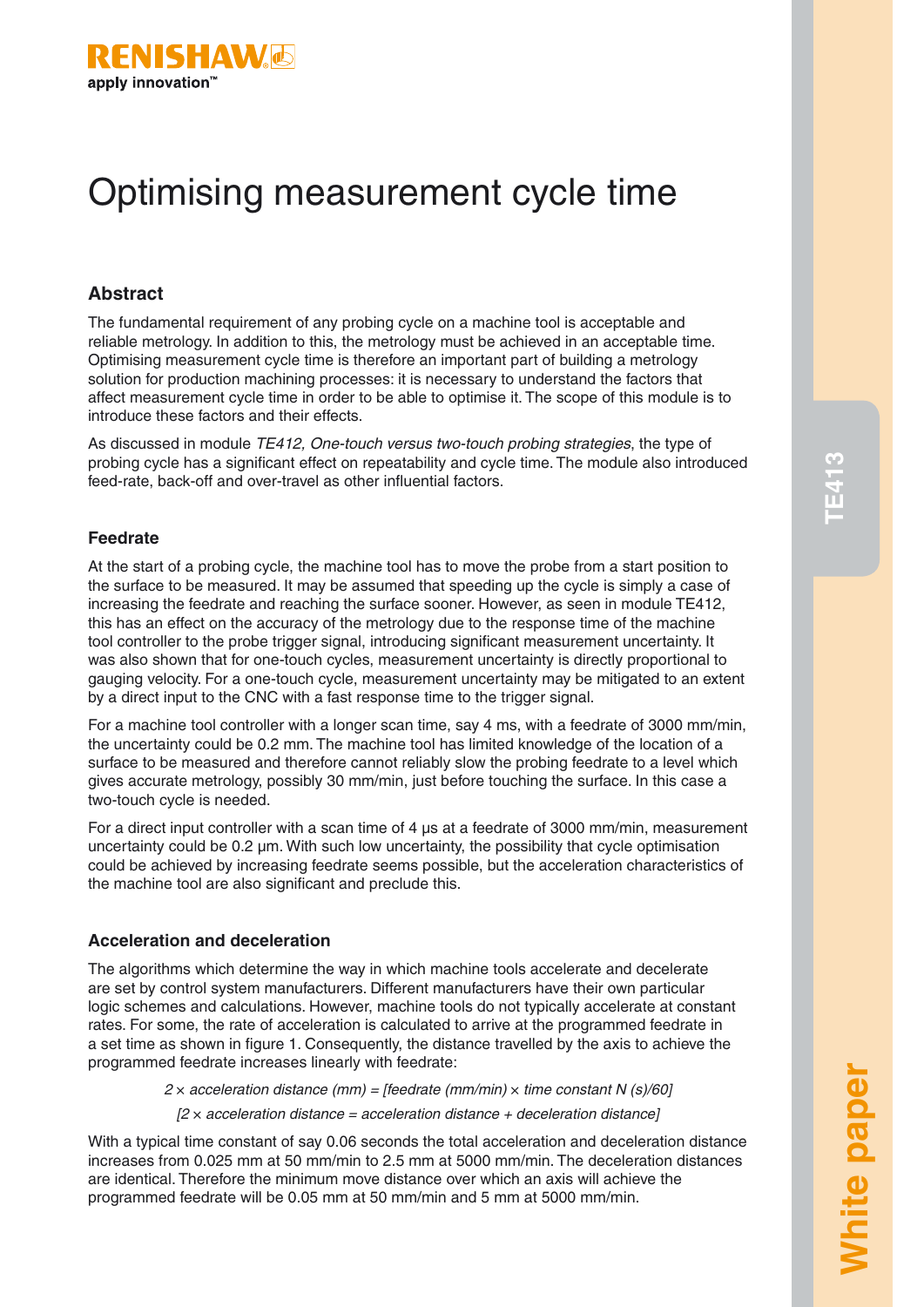

*Figure 1: Machine accelerates over a set period of time, making the rate of acceleration dependent on the feedrate required*

Once a probe trigger signal has been acknowledged by the CNC, the probe will continue to travel towards the part whilst the stylus deflects. As probing speeds increase, the distance travelled beyond the trigger point during the deceleration phase of the probing move is increased. This increases the distance needed to travel back to the start point on the return move.

Consider this on a machine with a time constant of 0.06 s:

A return move at 5000 mm/min to a point 2.5 mm clear of the surface following a probing move at 30 mm/min would require a move of 2.52 mm and take 0.085 s.

The same return move after a probing move at 5000 mm/min instead of 30 mm/min would be 5.833 mm and take 0.13 s.

This is extremely significant in determining the duration of probing cycles and eliminates many perceived benefits of probing at feedrates above 2000 mm/min.



*Figure 2: Single touch cycle time*

Figure 2 shows how improvements in cycle time accrue as feedrate increases up to 2000 mm/min, after which no further improvement is seen. The increase in post trigger deceleration distance at higher feedrates prevents further reductions in cycle time. This distance has to be retraced to return to the start position after the probe has triggered.

There is also a risk of damage to the probe and stylus at very high feedrates. The extra distance travelled when the probe is still in contact with the component may approach the over-travel limit of the device, particularly in the Z-axis or other axes when using short styli. There is also a risk when probing inside small features that the stylus may become jammed and bend if an inappropriately high feedrate is used.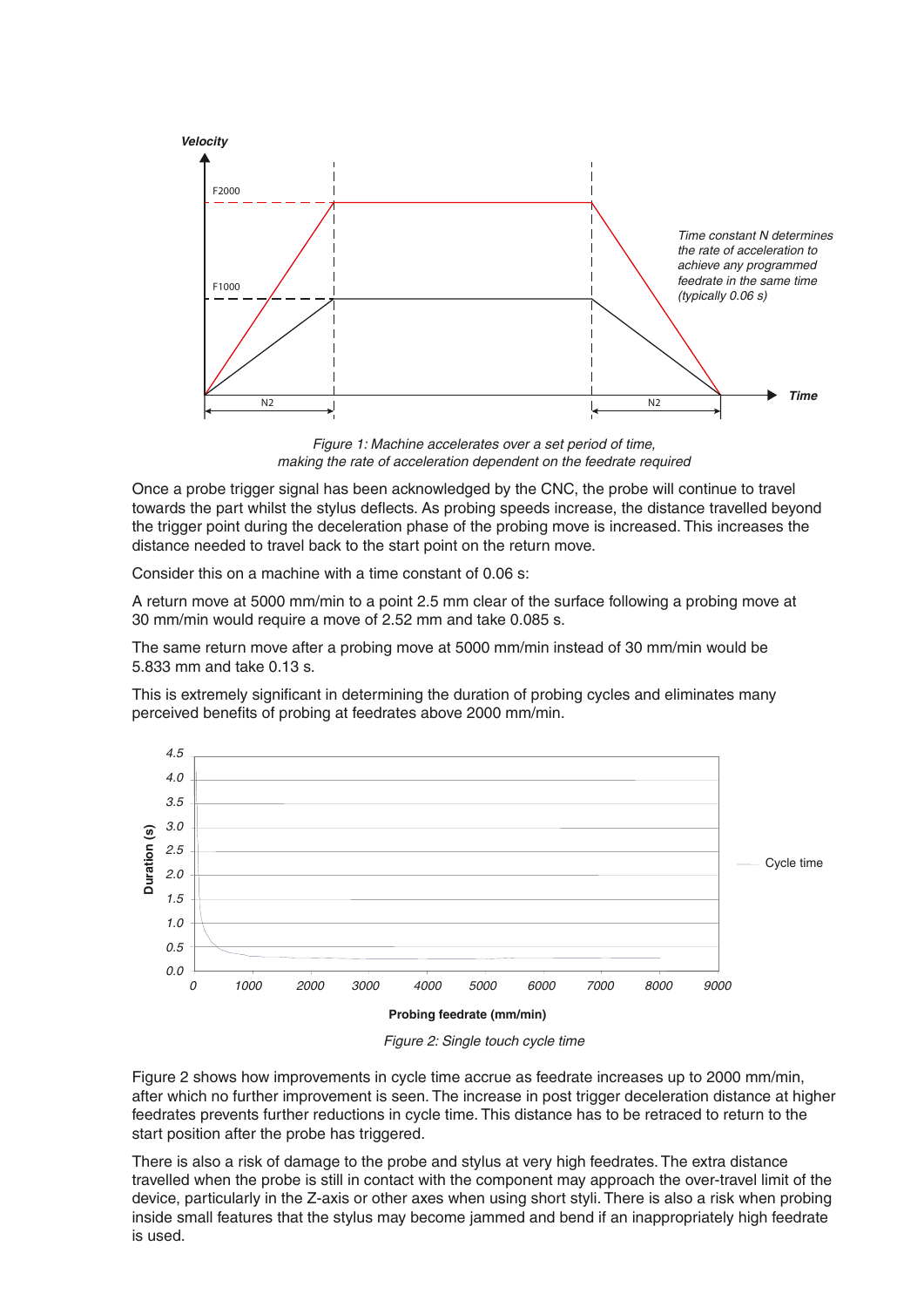

### **Back-off distance**

During a two-touch probing cycle, the approach feedrate for the first touch is relatively high and used simply to find the surface quickly. After backing off, the probe is brought in at a gauging velocity slow enough to provide low measurement uncertainty (as discussed in module TE412). The significant parameter that can be used to optimise this part of the cycle is the back-off distance. Since the gauging velocity is low, in the region of 30 mm/min, with a back-off distance from the surface of, for example, 2 mm, the gauging approach would take 4 s to complete: a significant period of time. To optimise the cycle time it is necessary to reduce the back-off distance to a minimum.

Probing software has a default back-off distance value which should be sufficient for the probe to withdraw far enough to reseat the stylus on most machine tools. This parameter defines the back-off distance from the point where the probe halts during its first touch on the fast approach, not from the measured surface. Due to a number of factors which will be described in the next section the probe halts at a certain time - and therefore distance - after it has contacted the measured surface: an effect known as over-travel. In order to optimise the back-off settings for a measuring cycle, the machine characteristics must be taken into account. The back-off parameter should be set for the machine's usual over-travel at fast approach speed plus the minimum distance from the surface required to allow the probe to reseat.

### **Over-travel**

Over-travel is the distance from the measured surface to the point at which an inspection probe halts after probing the measured surface. Three phases of the trigger sequence contribute to this distance, as can be seen in figure 3.

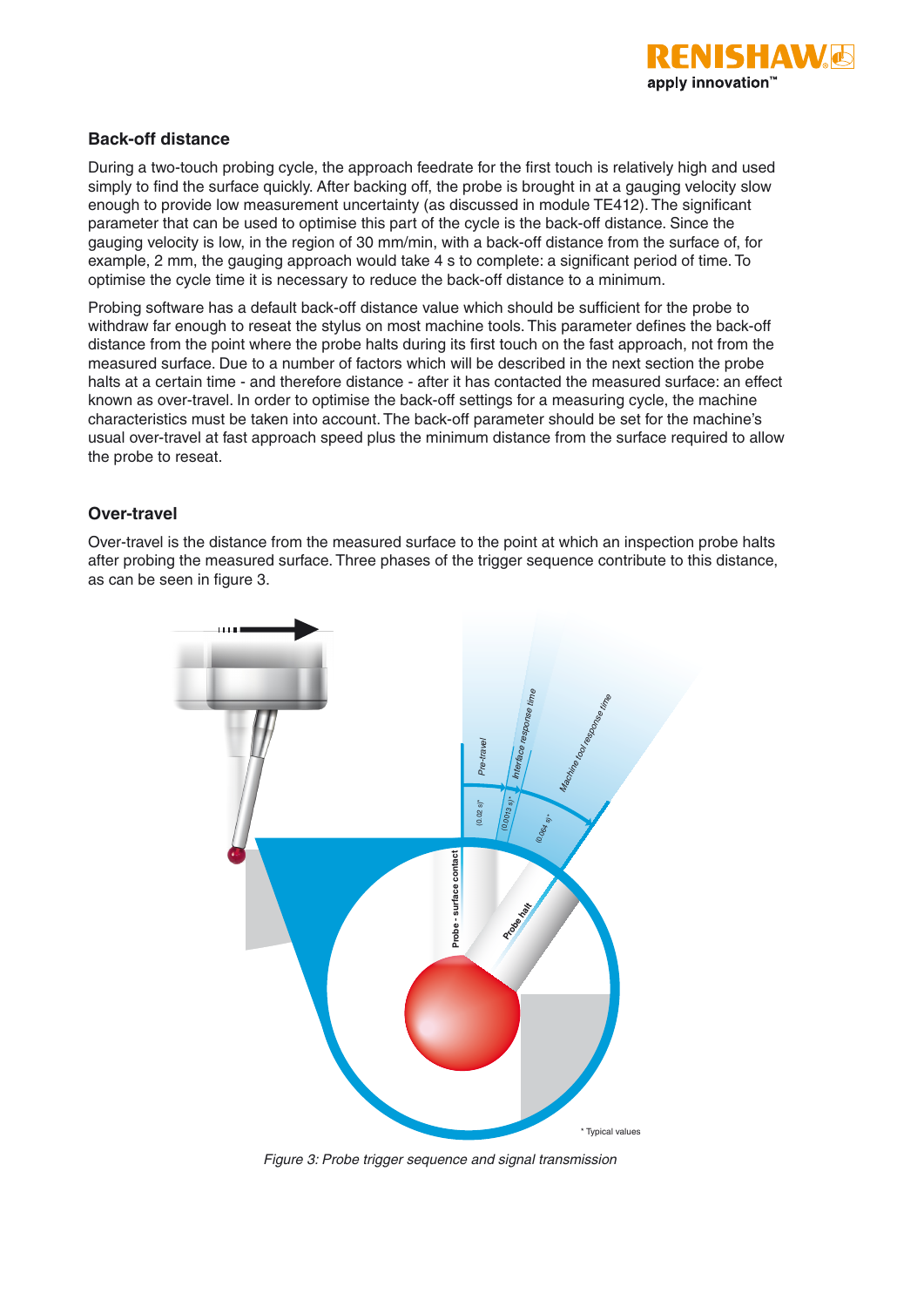The probe trigger sequence can be broken down into three distinct time phases:

- Phase 1 Surface contact up to the probe triggering mechanically, 'mechanical pre-travel'
- Phase 2 Mechanical trigger up to the trigger signal being transmitted to the CNC controller, 'interface response time'
- Phase 3 Trigger signal transmission up to CNC response, 'machine tool response time'

### **Phase 1 - Mechanical pre-travel**

Mechanical pre-travel is the distance of travel required between the point of contact with a given surface and the probe sensing threshold being achieved. This is also discussed in module TE414. Pretravel is probe hardware dependent; it does not vary with the probing speed and can be calibrated out with appropriate calibration and application software.

The end of the mechanical pre-travel phase of the trigger sequence is not the point at which the probing system issues a trigger to the CNC, but the point at which the interface recognises that a mechanical trigger has occurred and begins a response. Pre-travel and pre-travel variation are fundamentally important characteristics of the mechanical probing device and are very significant factors in determining the quality of the metrology.

| <b>Mechanical pre-travel distance</b><br>$(\mu m)$ | Speed 30 mm/min         | Speed 1000 mm/min       |
|----------------------------------------------------|-------------------------|-------------------------|
|                                                    | Pre-travel duration (s) | Pre-travel duration (s) |
|                                                    | 0.004                   | 0.0001                  |
| 10                                                 | 0.02                    | 0.0006                  |
| 50                                                 |                         | 0.003                   |

#### *Table 1: Pre-travel effect on cycle time*

From table 1 it can be seen that pre-travel does have an effect on cycle time, but that it will only be of significance where devices with high pre-travel are used in conjunction with low measurement speeds.

### **Phase 2 - Interface response time**

The interface response time is the difference in the point at which the probe mechanism triggers and the point at which that trigger is transmitted to the CNC controller (as discussed in module TE412). The interface continuously monitors the status of the probe and transmits the trigger signal to the machine on contact with a surface. This is not a factor that can be changed to optimise cycle time, but must be taken into account when selecting other parameters.

### **Phase 3 - Machine tool response time**

Machine tool response time is controller response time plus the period of deceleration. Controller response time is determined by the process through which the machine recognises and acts on the probe trigger input. This is completely outside the control of the probing hardware supplier and has a direct bearing on the metrology performance of the probing system, although only a marginal effect on cycle time. The interface transmits the trigger signal to the CNC controller. What happens next depends entirely on the capability of the machine tool controller and the way the trigger signal has been interfaced. The time delay between the interface transmitting a probe trigger and the control system acting on that signal could be as little as 4 µs or as much as 4 ms dependent on controller specification and purchased options, again as discussed in module TE412.

It can therefore be seen that on contact with the surface of the component, these three phases cause a short delay before the trigger signal is acknowledged. Phases 1 and 2 have no effect on the integrity of the metrology because the time delays they cause are consistent and can be calibrated for, as long as the same dynamic conditions are used during calibration and measurement cycles

In Phase 3 however, the controller response time will be indeterminate and potentially have a significant effect on the metrology performance. The effect of controller response time on the measurement uncertainty of probing cycles can be found in the module *TE414, Measurement uncertainty*.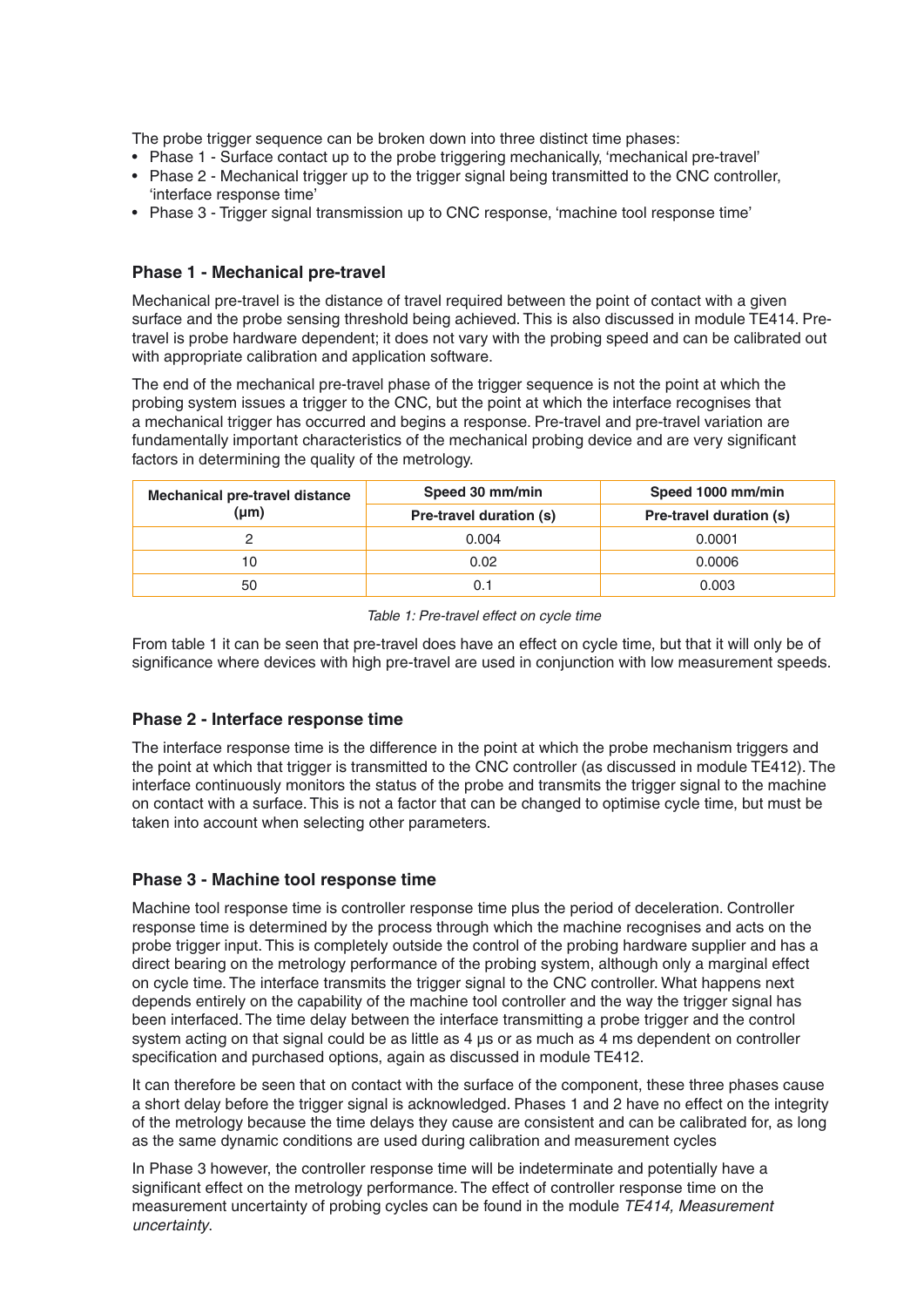

### **Conclusions**

There are a number of factors which determine the duration of probing cycles on CNC machine tools. Some of these are due to the probing hardware such as pre-travel and interface response time which can, in general, be accounted for with calibration routines and ensuring all measurement takes place under the same dynamic conditions. More influential however, are the acceleration and deceleration rates set by the machine tool builder, the choice and set-up of the control system, the inspection strategy in use, and the optimisation of the probing system to a particular machine tool. Some generalisations can be made:

- The machine tool characteristics of controller response time and acceleration rate have a more significant effect on the achievable optimised probing cycle time than the choice of probing hardware.
- If the back-off distance has been optimised within the probing software, the cycle time difference between two-touch and one-touch measurement strategies is marginal.
- There is likely to be no cycle time benefit to probing at speeds above 2000 mm/min using either a one-touch or a two-touch measurement strategy, in addition to the negative effect on metrology, when using touch-trigger probes.
- As the machine tool plays the major role in determining the duration of any given probing cycle independently from the choice of sensing device, there is *no legitimacy* for any probing manufacturer to claim superiority over another on the basis of speed.
- Uncertainty about the position of the probed surface can have a direct affect on probing cycle time. With 'known part' probing, i.e. a just machined surface, the initial clearance move can be very close to the machined surface. Feedrates and back off distances can be optimised to allow minimal probing time. With 'unknown part' measurement, the probe needs to be positioned conservatively to allow for the uncertainty associated with the part surface. Typical applications are part set-up where fixturing is not precise, or where input material exhibits variation (castings etc.)